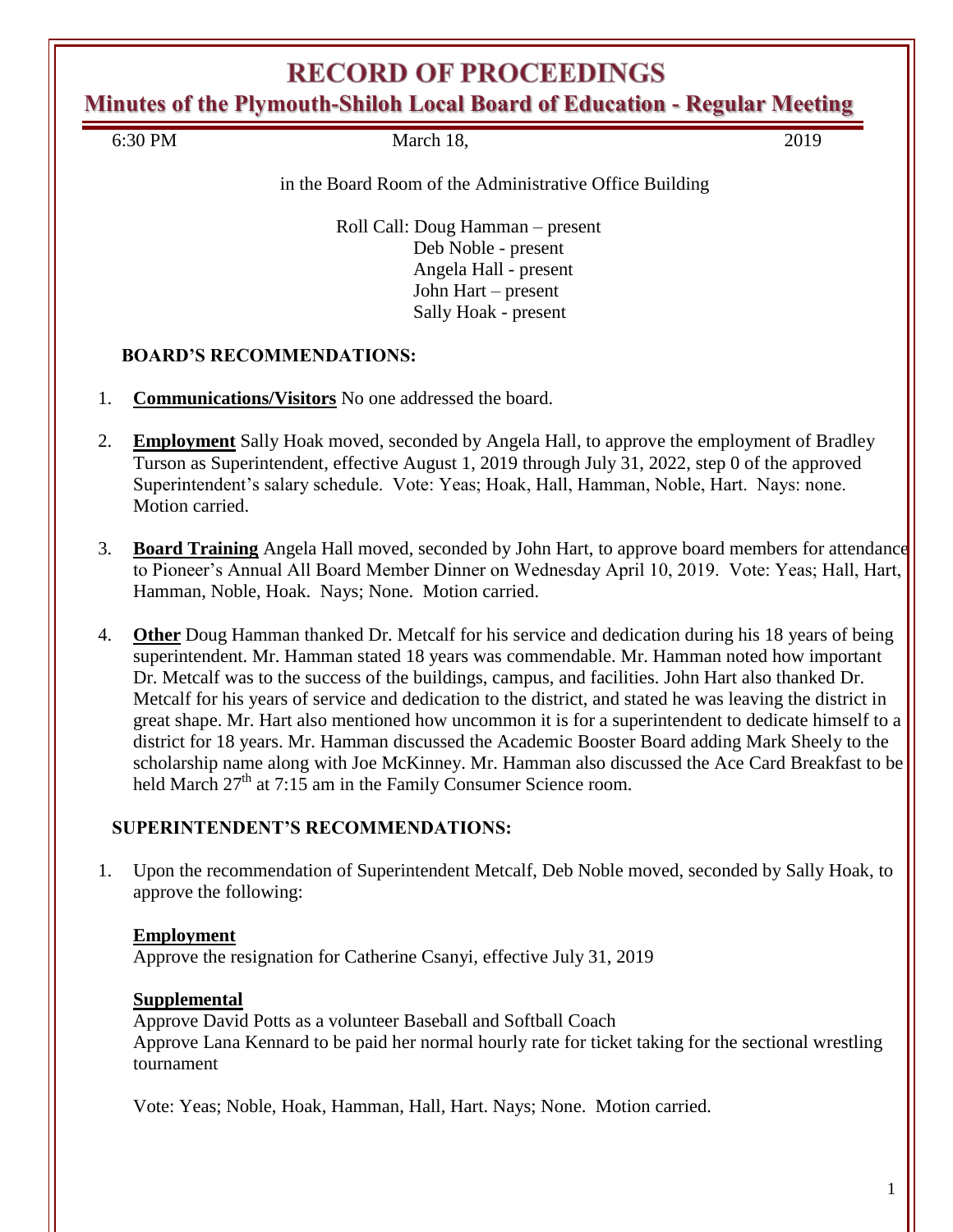## **RECORD OF PROCEEDINGS**

**Minutes of the Plymouth-Shiloh Local Board of Education - Regular Meeting**

6:30 PM March 18, 2019

2. **Other** Dr. Metcalf stated that operations have been pretty quiet in terms of issues. Dr. Metcalf talked about a bus incident that occurred that afternoon. One of the busses was sitting at the railroad tracks when a steel wheel on a tractor tore the bumper off the bus. Dr. Metcalf stated no one was injured, the kids were home by 4:15, and a spare was borrowed from Willard due to our spares being in for repair.

## **TREASURER'S RECOMMENDATIONS:**

1. Upon the recommendation of Treasurer, Gavyn Bazley, John Hart moved, seconded by Sally Hoak, to approve the following:

## **Minutes & Financial Information**:

Approve the Minutes of the February 11, 2019 regular meeting Approve the Minutes of the March 13, 2019 special meeting Approve the Monthly Expenditures, Financial Reports. Total Expenditures for the Month of February were \$905,770.88

## **Budgetary**

Approve the amounts and rates as presented from the Richland County Budget Commission

## **Donations**

Approve the donation of \$247.00 from the Plymouth American Legion Auxiliary to the PBIS behavior program

Approve the donation of a John Deere Transport Disc & Cultipacker from Dave Bisel to the ag program

Approve the donation of \$1,100 from the Plymouth Shiloh FFA Alumni for the state convention

Vote: Yeas; Hart, Hoak, Hamman, Noble, Hall. Nays; None. Motion carried.

- 2. **Other** Mr. Bazley reminded the board about the upcoming Pioneer All Board Dinner. He reminded the board members it was on April 10 and would start at 6 pm. Mr. Bazley also told the board they had experienced some issues with the payroll side of the new state software and would hopefully be caught up by the end of the month, but could potentially be backed up further.
- 3. **Executive Session** Sally Hoak moved, seconded by Deb Noble, to go into executive session to discuss employment. Vote: Yeas; Hoak, Noble, Hamman, Hall, Hart. Nays; None. Motion carried.
- 4. **Adjourn Executive Session** John Hart moved, seconded by Sally Hoak, to adjourn executive session. Vote: Yeas; Hart, Hoak, Hamman, Noble, Hall. Nays; None. Motion carried.
- 5. **Reconvene Regular Session** Angela Hall moved, seconded by Deb Noble, to reconvene the regular meeting. Vote: Yeas; Hall, Noble, Hamman, Hoak, Hart. Nays; None. Motion carried.
- 6. **Adjourn** John Hart moved, seconded by Angela Hall, to adjourn the regular meeting. Vote: Yeas; Hart, Hall, Hamman, Noble, Hoak. Nays; None. Motion carried.